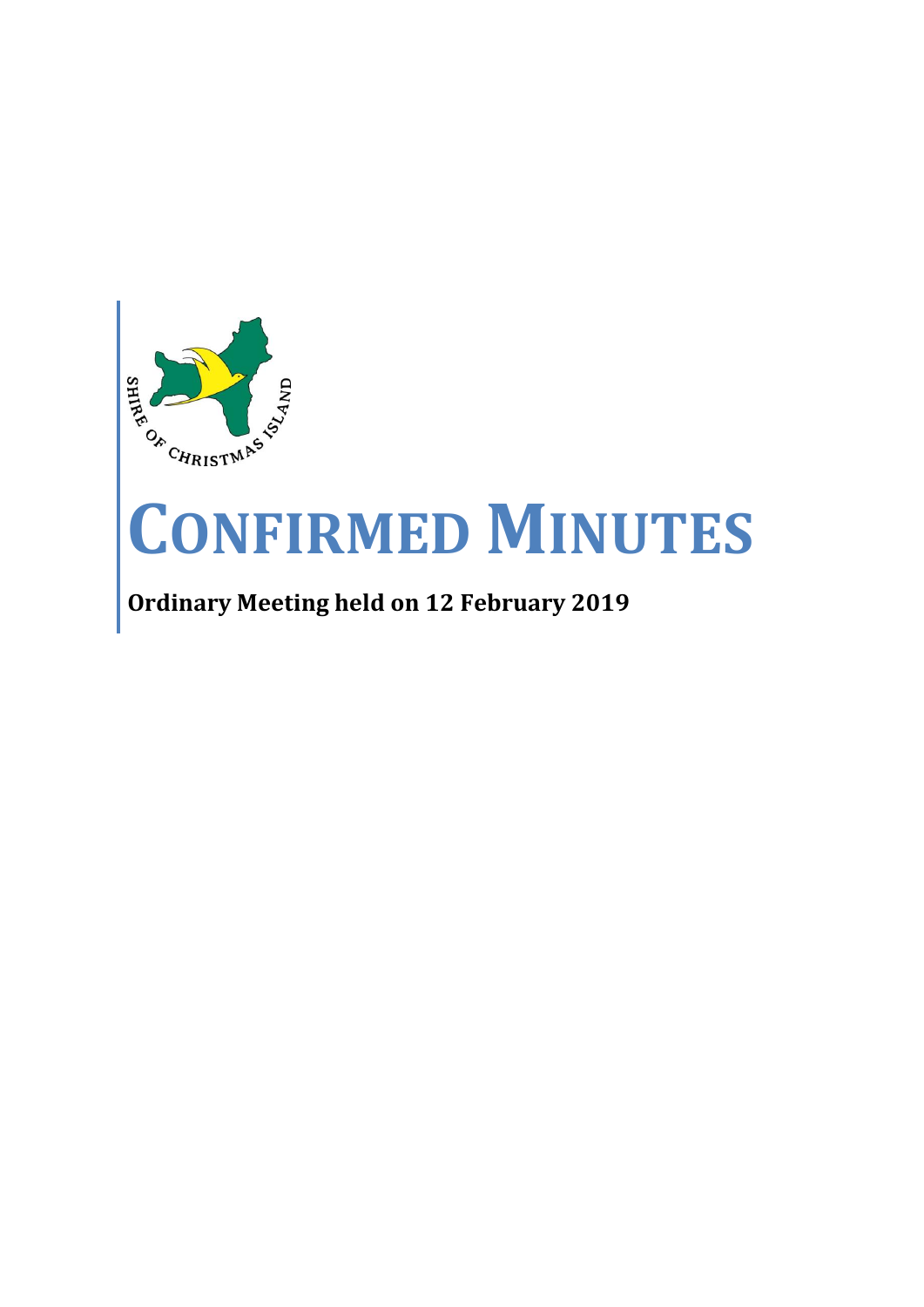

#### **Minutes of the Ordinary meeting of the Shire of Christmas Island Council held at the George Fam Chambers at 7.00pm on Tuesday 12 February 2019**

#### **TABLE OF CONTENTS**

| <b>Agenda</b><br>No. | <b>Item</b>                                                                                                                                                                                                                                                                                                    | Page           |
|----------------------|----------------------------------------------------------------------------------------------------------------------------------------------------------------------------------------------------------------------------------------------------------------------------------------------------------------|----------------|
|                      | <b>DECLARATION OF OPENING/ANNOUNCEMENT OF VISITORS</b>                                                                                                                                                                                                                                                         | $\mathbf{1}$   |
| $\mathbf{1}$         | 1.1<br>SHIRE DEPUTY PRESIDENT DECLARED THE MEETING OPEN AT 7.10PM                                                                                                                                                                                                                                              |                |
|                      | RECORD OF ATTENDANCES/APOLOGIES/LEAVE OF ABSENCE GRANTED/DECLARATION OF<br>FINANCIAL/PROXIMITY & IMPARTIALITY INTERESTS                                                                                                                                                                                        |                |
|                      | 2.1<br><b>RECORD OF ATTENDANCE</b>                                                                                                                                                                                                                                                                             |                |
| $\overline{2}$       | 2.2<br><b>LEAVE OF ABSENCE</b>                                                                                                                                                                                                                                                                                 | $\mathbf{1}$   |
|                      | 2.3<br>APOLOGY                                                                                                                                                                                                                                                                                                 |                |
|                      | 2.4<br>DECLARATION OF FINANCIAL/IMPARTIALITY/PROXIMITY INTEREST                                                                                                                                                                                                                                                |                |
| 3                    | RESPONSE TO PREVIOUS PUBLIC QUESTION TAKEN ON NOTICE                                                                                                                                                                                                                                                           | $\mathbf{1}$   |
| 4                    | <b>PUBLIC QUESTION TIME</b>                                                                                                                                                                                                                                                                                    | 1              |
| 5                    | <b>APPLICATION FOR LEAVE OF ABSENCE</b>                                                                                                                                                                                                                                                                        | $\mathbf{1}$   |
| 6                    | PETITIONS/DEPUTATIONS/PRESENTATIONS                                                                                                                                                                                                                                                                            | 1              |
| 7                    | CONFIRMATION OF MINUTES OF PREVIOUS MEETING(S)/BUSINESS ARISING FROM<br>PREVIOUS MEETINGS<br>MINUTES OF ORDINARY COUNCIL MEETING HELD ON 11 DECEMBER 2018<br>7.1<br>7.2<br>MINUTES OF SPECIAL COUNCIL MEETING HELD ON 19 DECEMBER 2018<br>7.3<br><b>BUSINESS ARISING FROM THE MINUTES OF PREVIOUS MEETINGS</b> | $1 - 2$        |
| 8                    | ANNOUNCEMENTS BY THE PRESIDING MEMBER WITHOUT DISCUSSION                                                                                                                                                                                                                                                       | 2              |
| 9                    | <b>COMMITTEE REPORTS</b>                                                                                                                                                                                                                                                                                       | $\overline{2}$ |
| 10                   | <b>OFFICER REPORTS</b>                                                                                                                                                                                                                                                                                         |                |
| 10.1                 | <b>CHIEF EXECUTIVE OFFICER</b>                                                                                                                                                                                                                                                                                 |                |
|                      | 10.1.1 LOCAL GOVERNMENT COMPLIANCE AUDIT RETURN 1 JAN 2018 TO 31 DEC<br>2018                                                                                                                                                                                                                                   | $\overline{2}$ |
|                      | 10.1.2<br>BUDGET REVIEW 2018/19                                                                                                                                                                                                                                                                                |                |
|                      | <b>MANAGER FINANCE AND IT</b>                                                                                                                                                                                                                                                                                  |                |
| 10.2                 | 10.2.1 SCHEDULE OF ACCOUNTS - DECEMBER 2018 & JANUARY 2019<br>10.2.2 FINANCIAL STATEMENTS - DECEMBER 2018 & JANUARY 2019                                                                                                                                                                                       | $2 - 3$        |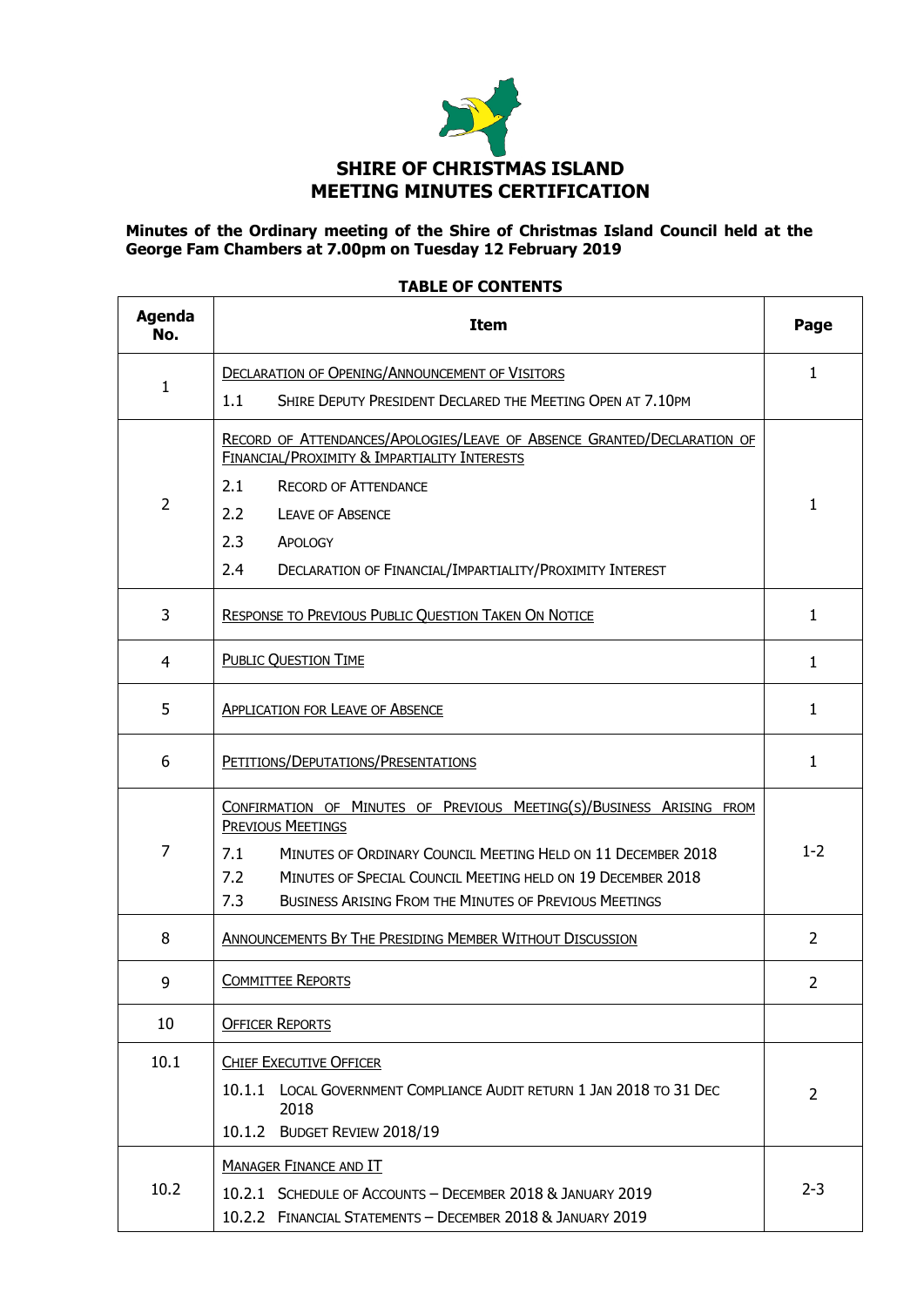|      | 10.2.3 OUTSTANDING RATE/DEBTORS REPORT 31 JANUARY 2019                        |   |
|------|-------------------------------------------------------------------------------|---|
|      | 10.2.4 DEBTS WRITE OFF                                                        |   |
| 10.3 | <b>MANAGER COMMUNITY SERVICES</b>                                             | 3 |
| 10.4 | <b>MANAGER WORK &amp; SERVICES</b>                                            | 3 |
| 10.5 | <b>MANAGER RECREATIONAL SERVICES</b>                                          | 3 |
| 10.6 | <b>MANAGER GOVERNANCE, RESEARCH, POLICY AND GRANTS</b>                        | 3 |
| 11   | <b>ELECTED MEMBERS MOTIONS OF WHICH PREVIOUS NOTICE HAS BEEN GIVEN</b>        | 3 |
| 12   | NEW BUSINESS OF AN URGENT NATURE INTRODUCED BY DECISION OF THE MEETING        | 3 |
| 13   | <b>BEHIND CLOSED DOORS</b>                                                    | 3 |
| 14   | <b>CLOSURE OF MEETING</b><br>THE SHIRE PRESIDENT CLOSED THE MEETING AT 7.40PM | 3 |
| 15   | DATE OF NEXT MEETING: 26 MARCH 2019                                           |   |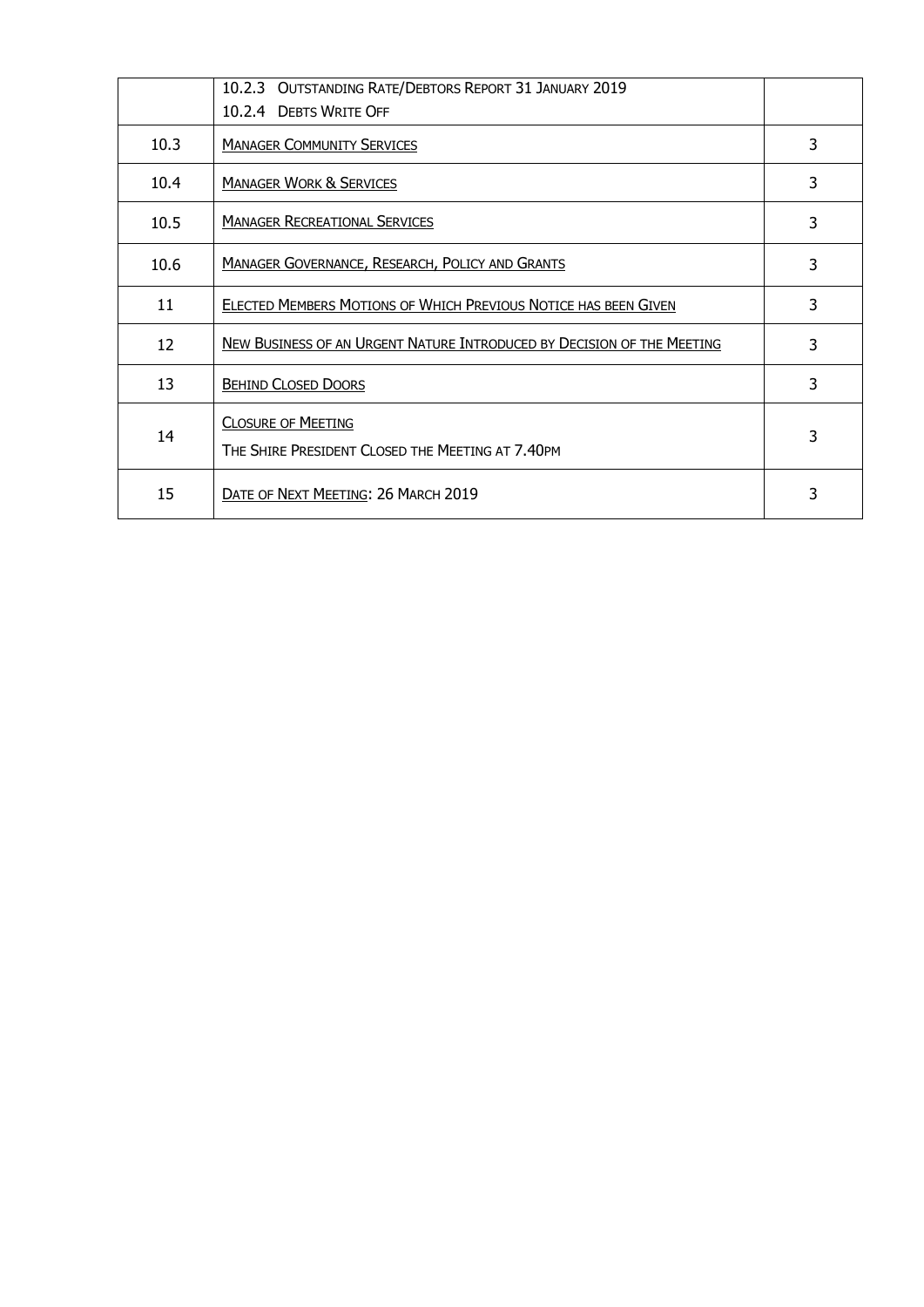

#### **CONFIRMED MINUTES**

**Ordinary Meeting of the Shire of Christmas Island held at the George Fam Chambers at 7.00pm on Tuesday 12 February 2019**

#### **1 DECLARATION OF OPENING/ANNOUNCEMENT OF VISITORS**

The Shire President declared the meeting open at 7.10pm.

#### **2 RECORD OF ATTENDANCE/APOLOGIES/LEAVE OF ABSENCE/ DECLARATIONS OF FINANCIAL INTEREST**

2.1 **Record of Attendance**

Councillors Cr Rosnah **PAL**

Shire President Cr Gordon **THOMSON** Deputy President Cr Kee Heng **FOO** Cr Azmi **YON** Cr Kelvin **LEE** Cr Philip **WOO**

Chief Executive Officer **Chief Executive Officer** David **PRICE**<br>
Manager Finance and Admin **Manager Finance and Admin** Manager Recreation Services & Training **Contains Climber Convention Clivier LINES** 

Minute Taker Shikin **HASINUDIN** 

- 2.2 **Leave of Absence –** Cr Nora **KOH** & Cr Vincent **SAW**
- 2.3 **Apologies**
- 2.4 **Declarations of Financial/Impartiality/Proximity Interest**
- **3 RESPONSE TO PREVIOUS PUBLIC QUESTIONS TAKEN ON NOTICE**
- **4 PUBLIC QUESTION TIME**
- **5 APPLICATIONS FOR LEAVE OF ABSENCE**
- **6 PETITIONS/DEPUTATIONS/PRESENTATIONS**
- **7 CONFIRMATION OF MINUTES OF PREVIOUS MEETINGS/BUSINESS ARISING FROM THE MINUTES OF PREVIOUS MEETINGS**
- **7.1 Minutes of Ordinary Council Meeting held on 11 December 2018** Members considered the unconfirmed minutes.

| <b>Carried:</b>           | 6/0                                                                                 |                  |                       |
|---------------------------|-------------------------------------------------------------------------------------|------------------|-----------------------|
|                           | That Council adopt the unconfirmed minutes of the 11 December 2018 Council Meeting. |                  |                       |
| <b>Moved: Cr LEE</b>      |                                                                                     | Seconded: Cr WOO | <b>Res. No: 01/19</b> |
| <b>Council Resolution</b> |                                                                                     |                  |                       |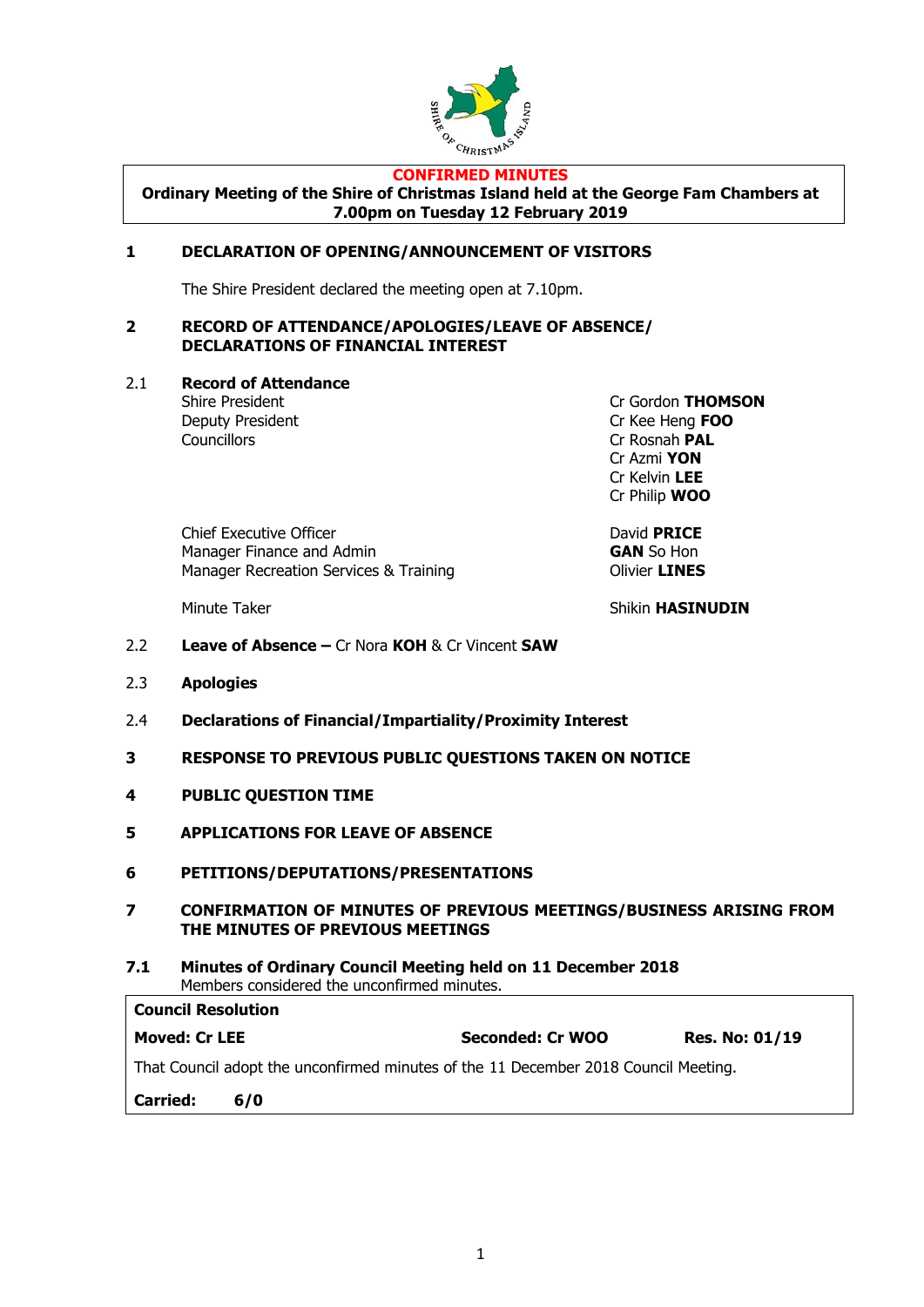| <b>Council Resolution</b>                                                                                            |                                                                                                                                                                                                 |                       |
|----------------------------------------------------------------------------------------------------------------------|-------------------------------------------------------------------------------------------------------------------------------------------------------------------------------------------------|-----------------------|
| <b>Moved: Cr YON</b>                                                                                                 | Seconded: Cr FOO                                                                                                                                                                                | <b>Res. No: 02/19</b> |
|                                                                                                                      | That Council adopt the unconfirmed minutes of the 19 December 2018 Special Council Meeting.                                                                                                     |                       |
| <b>Carried:</b><br>6/0                                                                                               |                                                                                                                                                                                                 |                       |
| 7.3                                                                                                                  | <b>Business Arising from the Minutes of Previous Meetings</b>                                                                                                                                   |                       |
| 8                                                                                                                    | <b>ANNOUNCEMENTS BY PRESIDING MEMBER WITHOUT DISCUSSION</b>                                                                                                                                     |                       |
| <b>REPORTS OF COMMITTEES</b><br>9                                                                                    |                                                                                                                                                                                                 |                       |
| <b>REPORTS OF OFFICERS</b><br>10                                                                                     |                                                                                                                                                                                                 |                       |
| <b>Chief Executive Officer</b><br>10.1<br>10.1.1 Local Government Compliance Audit return 1 Jan 2018 to 31 Dec 2018  |                                                                                                                                                                                                 |                       |
| <b>Council Resolution</b>                                                                                            |                                                                                                                                                                                                 |                       |
| <b>Moved: Cr LEE</b>                                                                                                 | <b>Seconded: Cr PAL</b>                                                                                                                                                                         | Res. No: 03/19        |
| Communities by 31 March 2019 via Smart Hub.                                                                          | Council adopts the 2018 Local Government Compliance Audit Return and instructs the Chief Executive<br>Officer to forward the Return to the Director General, Department of Local Government and |                       |
| <b>Carried:</b><br>6/0                                                                                               |                                                                                                                                                                                                 |                       |
| 10.1.2 Budget Review 2018/19                                                                                         |                                                                                                                                                                                                 |                       |
| <b>Council Resolution</b>                                                                                            |                                                                                                                                                                                                 |                       |
| <b>Moved: Cr FOO</b>                                                                                                 | <b>Seconded: Cr YON</b>                                                                                                                                                                         | <b>Res. No: 04/19</b> |
| report be approved.                                                                                                  | That the variations in the existing budget line items as set out in the attached proposed budget review                                                                                         |                       |
| <b>Carried:</b><br>6/0                                                                                               |                                                                                                                                                                                                 |                       |
| 10.2<br><b>Manager Finance &amp; Administration</b><br>Schedule of Accounts - December 2018 & January 2019<br>10.2.1 |                                                                                                                                                                                                 |                       |
| <b>Council Resolution</b>                                                                                            |                                                                                                                                                                                                 |                       |
| Moved: Cr WOO                                                                                                        | <b>Seconded: Cr FOO</b>                                                                                                                                                                         | Res. No: 05 /19       |
| Accounts.                                                                                                            | That Council approves the expenditure as presented in December 2018 & January 2019 Schedule of                                                                                                  |                       |
| <b>Carried:</b><br>6/0                                                                                               |                                                                                                                                                                                                 |                       |
| 10.2.2 Financial Statements - December 2018 & January 2019                                                           |                                                                                                                                                                                                 |                       |
| <b>Council Resolution</b>                                                                                            |                                                                                                                                                                                                 |                       |
| <b>Moved: Cr FOO</b>                                                                                                 | <b>Seconded: Cr LEE</b>                                                                                                                                                                         | <b>Res. No: 06/19</b> |
| Fund.                                                                                                                | That Council receives the Financial Statements of the December 2018 & January 2019 for the Municipal                                                                                            |                       |

**7.2 Minutes of Special Council Meeting held on 19 December 2018**

Members considered the unconfirmed minutes.

#### **Carried: 6/0**